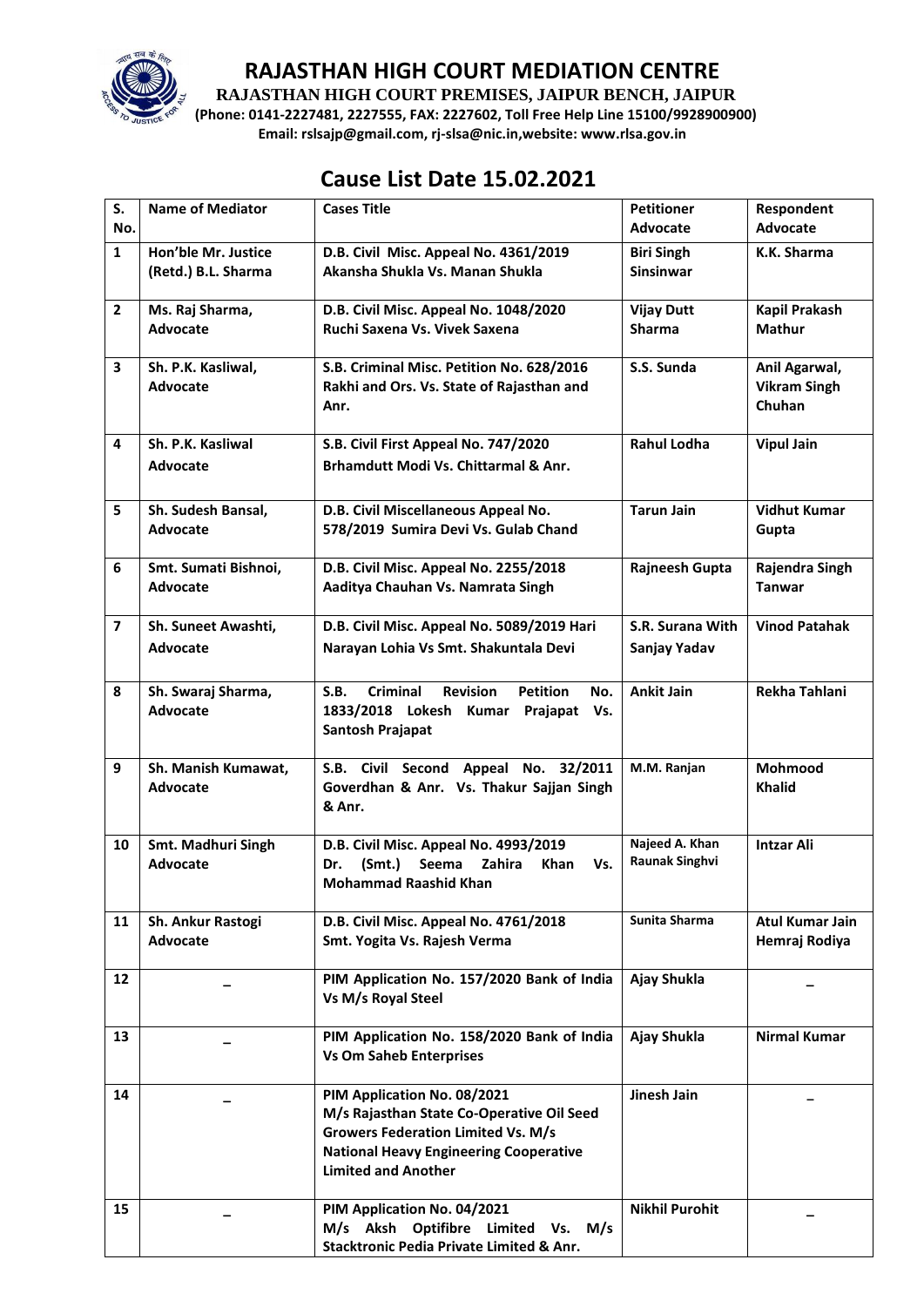

## **RAJASTHAN HIGH COURT MEDIATION CENTRE**

**RAJASTHAN HIGH COURT PREMISES, JAIPUR BENCH, JAIPUR**

**(Phone: 0141-2227481, 2227555, FAX: 2227602, Toll Free Help Line 15100/9928900900)**

**Email: rslsajp@gmail.com, rj-slsa@nic.in,website: www.rlsa.gov.in**

| 16 | - | PIM Appliaction No. 15/2021                         | <b>Shubham</b> | $\overline{\phantom{0}}$ |
|----|---|-----------------------------------------------------|----------------|--------------------------|
|    |   | M/s Dev Mohan & Bros. Vs. M/s Jitendra   Maheshwari |                |                          |
|    |   | <b>Trading Co.</b>                                  |                |                          |

**Learned Advocates are requested to get such matters referred to Mediation Centre, which in their opinion can be mutually settled by the parties on persuasion by trained Mediators, especially the matters arising out of matrimonial/ family disputes – divorce petitions, maintenance, custody of children, suit for injunction and/or declaration, partition, specific performance, recovery of possession, money suits, disputes between the landlord and tenant, Negotiable Instruments Act, Company matters and the matters of like nature. Learned Advocates may also provide the list of such cases to the Registrar (Judicial) Hon'ble Rajasthan High Court, Bench at Jaipur.** 

 **By Order** 

 **Special Secretary (Mediation & Arbitration) Rajasthan State Legal Services Authority Jaipur**